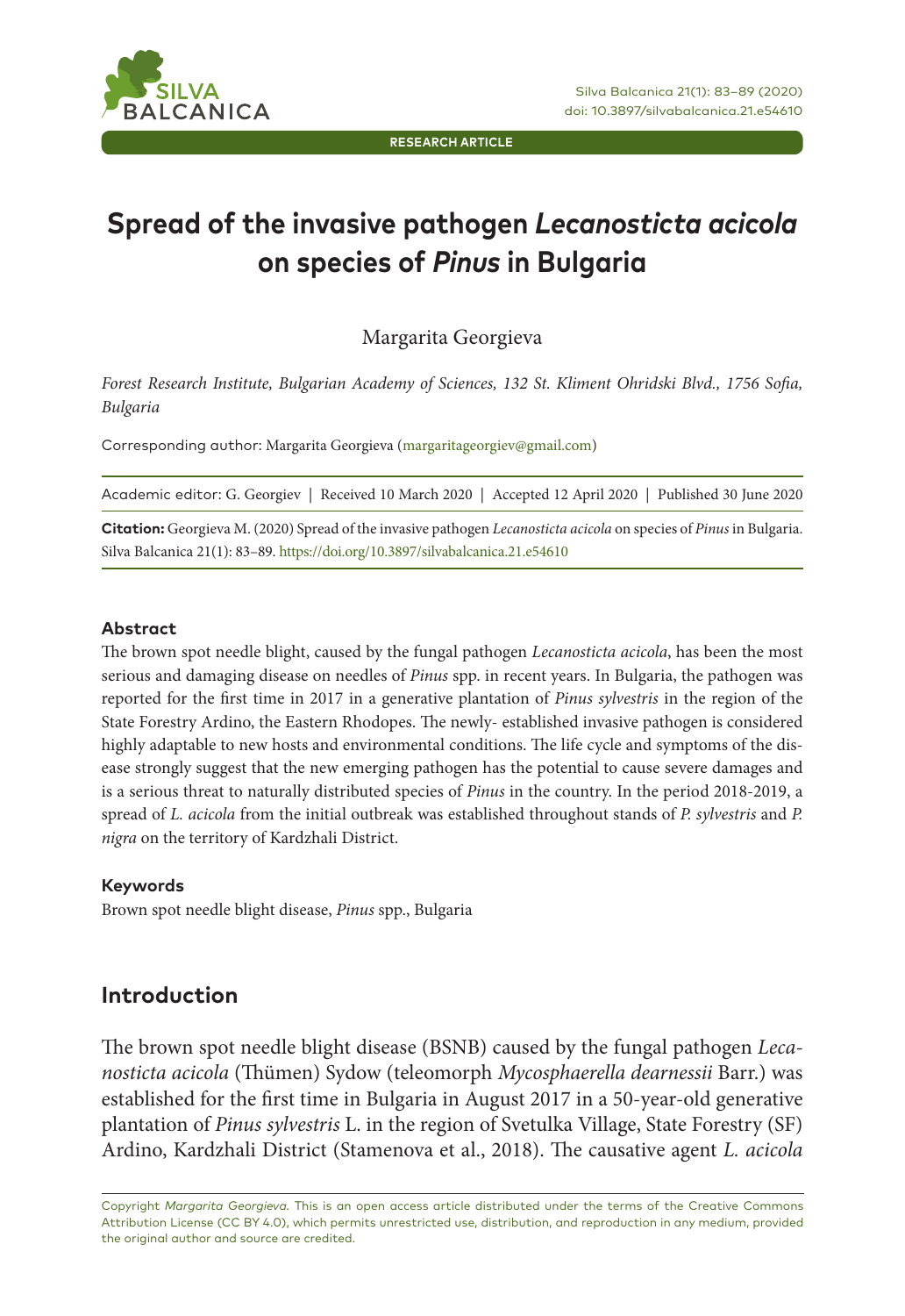was officially confirmed by the Plant Health Laboratory for the French Agency for Food, Environmental and Occupational Health & Safety (ANSES). The pathogen is currently listed as a quarantine by the European Plant Protection Organisation (EPPO) (Pehl et al., 2015), and is considered an invasive species, highly adaptable to new susceptible hosts at favourable environmental conditions.

In order to prevent further spread of the pathogen, phytosanitary measures in the infected generative plantation were taken in 2018, aiming to eradicate the disease. All infected pine trees were cut down and removed from the site where the pathogen was localised. Despite the taken control measures, in November 2019, severe damages by BSNB was observed on newly- infected pine stands on the territory of SF Ardino.

The aim of this study was to present data for the spread of *L. acicola* causing brown needle blight disease across forest stands of *P. nigra* and *P. sylvestris* in the Kardzhali District, South Bulgaria.

### **Material and methods**

During the period 2017-2019, samples of needles with symptoms of BSNB were collected from the generative plantation and nine locations in the region of SF Ardino at a distance of 25 km from the first outbreak of the disease (Fig. 1). Symptomatic



**Figure 1.** Locations of sites for sample collections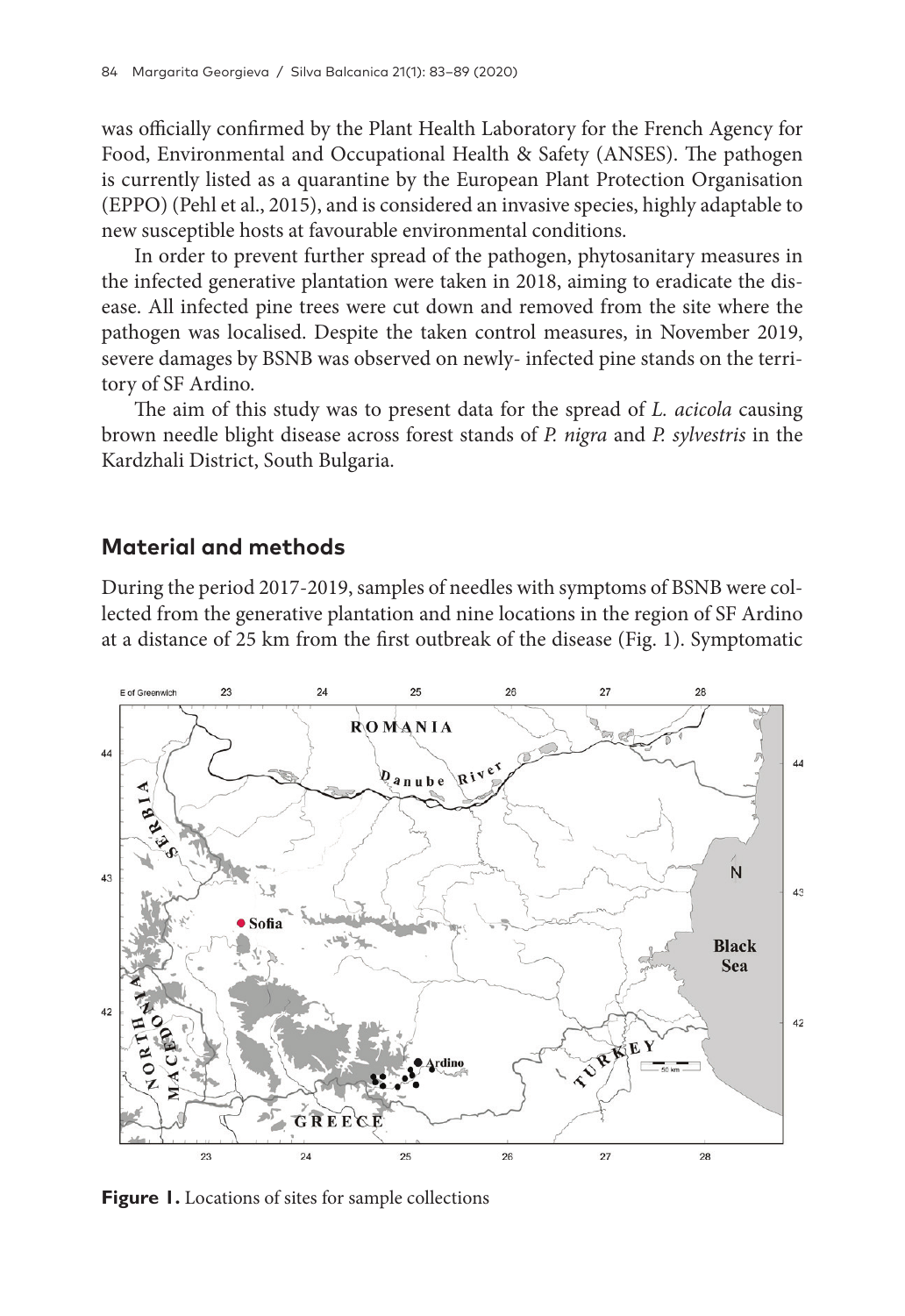| N              | Location          | Longitude | Latitude  | Altitude | Host species                    | Type of analysis                                               |
|----------------|-------------------|-----------|-----------|----------|---------------------------------|----------------------------------------------------------------|
| 1              | Svetulka          | 41.559766 | 25.088129 | 639      | Pinus sylvestris<br>Pinus nigra | PCR (Ioos et al., 2010)<br>Morphological (Barnes et al., 2004) |
| 2              | Padina            | 41.555148 | 25.084476 | 603      | Pinus sylvestris                | PCR (Ioos et al., 2010)                                        |
| 3              | Byal izvor        | 41.542411 | 25.084476 | 661      | Pinus nigra                     | PCR (Ioos et al., 2010)                                        |
| $\overline{4}$ | Srunsko           | 41.548981 | 25.106127 | 803      | Pinus nigra                     | PCR (Ioos et al., 2010)                                        |
| 5              | Podvis            | 41.567231 | 24.825938 | 773      | Pinus sylvestris                | Morphological (Barnes et al., 2004)                            |
| 6              | Rovina            | 41.564514 | 24.855476 | 752      | Pinus sylvestris                | Morphological (Barnes et al., 2004)                            |
| 7              | Svetulka          | 41.559692 | 25.089948 | 623      | Pinus sylvestris                | Morphological (Barnes et al., 2004)                            |
| 8              | Varbinski<br>most | 41.545231 | 24.976153 | 615      | Pinus nigra                     | Morphological (Barnes et al., 2004)                            |
| 9              | Chubrika          | 41.584444 | 25.206111 | 593      | Pinus nigra                     | Morphological (Barnes et al., 2004)                            |
| 10             | <b>Hromitsa</b>   | 41.619035 | 25.222807 | 558      | Pinus nigra                     | Morphological (Barnes et al., 2004)                            |

**Table 1.** Characteristics of the studied locations

needles were taken from both *P. nigra* and *P. sylvestris* trees at sites at altitudes between 558 and 803 m a.s.l. (Table 1).

In 2017, symptomatic needles of BSNB were collected during the annual monitoring for quarantine pests on forest species, conducted by experts of the phytosanitary control. They were sent to the Plant Health Laboratory of the French Agency for Food, Environmental and Occupational Health & Safety (ANSES), where the causal agent *L. acicola* was confirmed. In April 2018, samples of infected needles were collected from four sites at a distance of up to 20 km from the generative plantation. Then, they were sent to the Central Laboratory of Plant Quarantine in Sofia, where a molecular analysis was done using species-specific PCR primers according to Ioos et al. (2010).

A part of the samples was transferred to the Laboratory of Phytopathology of the Forest Research Institute, Sofia, for examination of pathogen infections. Needles were sterilised in 96% ethanol for 10 s, then rinsed in sterile water. After surface sterilisation, needles were cut into segments, 4-6 mm long, under sterile conditions and then placed in Petri dishes. Conidiomata formed on the needles were aseptically excised, rolled onto 2% malt extract agar medium (15 g agar BD Difco™ per litre of distilled water with 100mg/L streptomycin), in order to release conidia from the conidiomata as described by Barnes et al. (2004). The isolated conidiomata were incubated for one to two days at 23 °C. The plates were examined using a dissection microscope Zeiss NU2. The single conidial isolates were grown for 1-3 weeks in a natural day light cycle, at 22-23 °C.

In November 2019, a survey was carried out at seven new locations at a distance of 25 km along the Arda River in the west direction of the initial site in Svetulka Village and 25 km – in the north-east direction), to explore the rate of disease spreading from the initial outbreak. Samples of symptomatic needles were collected and tested for the presence of *L. acicola* according to Barnes et al. (2004).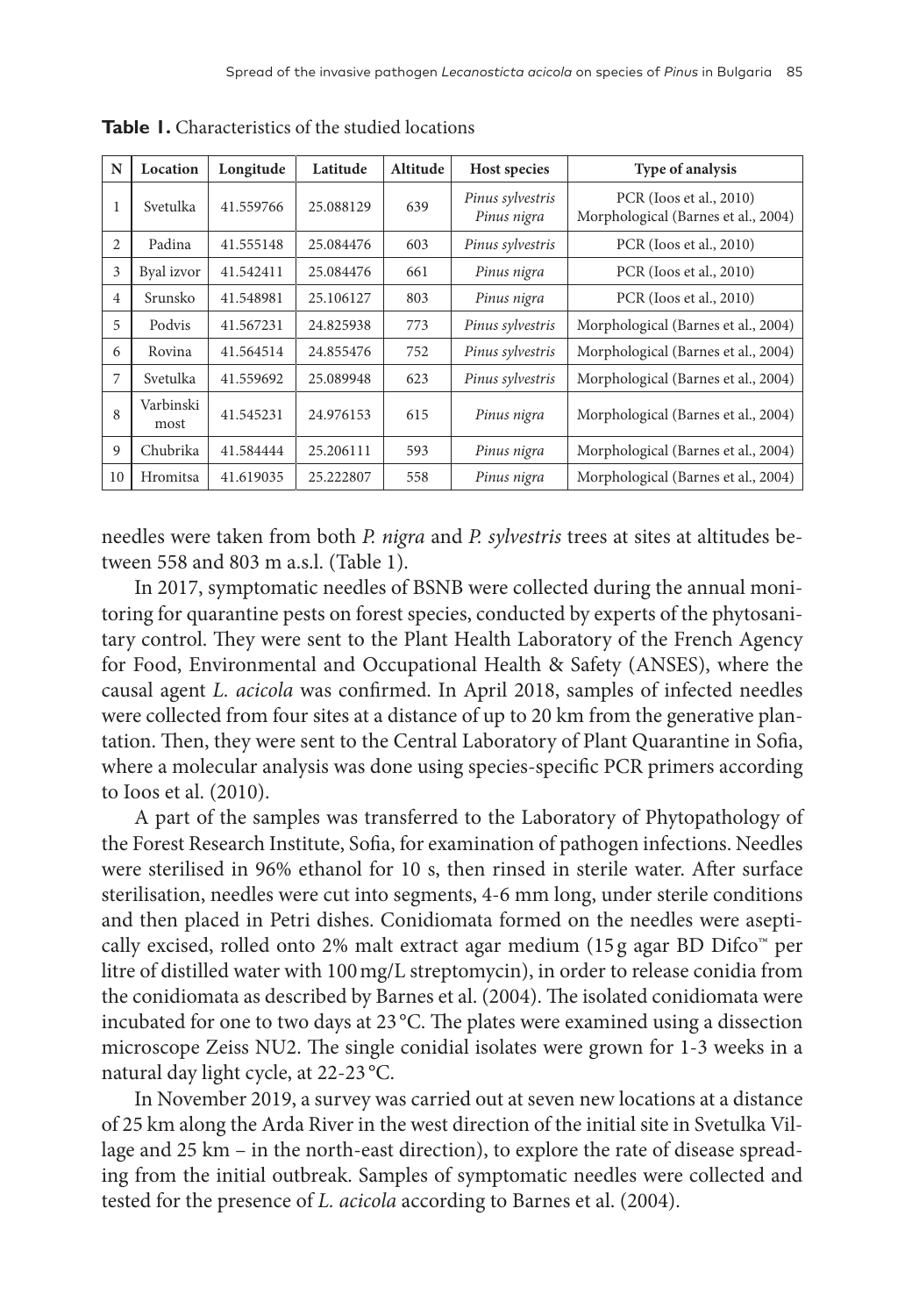# **Results**

Symptoms of extensive brown spot necrosis on needles was recorded for first time in 2017 on *P. sylvestris* trees in the generative plantation close to the Svetulka Village (SF Ardino, the Eastern Rhodopes). Based upon the molecular analysis, the fungal pathogen *L. acicola* was identified as a causer agent of brown spot needle blight.

During the next spring (April 2018), the study on the spread of *L. acicola* in the generative plantation showed severe damages (between 40% and 80%) on infected trees. It was established that the disease developed upward and infected the whole crowns. Symptomatic needles were confined to the two- and three-year old internodes. The needles had necrotic spots with brown tissue and yellow periphery. On the spots, subepidermal pycnidia formed resin-black bodies with irregular shape. Pycnidia breaking through the epidermis through longitudinal slits were observed. Conidia were two- to four-celled, curved, pale olive-brown and  $16-34 \times 2-4 \mu m$ . The fungus was isolated in pure culture on malt agar, firstly a white aerial mycelium appeared which then turned greenish-olive to dark olive, forming stromatic and erumpent colonies. The molecular detection of *L. acicola* on trees of *P. sylvestris* were confirmed in the Svetulka and Padina Villages (Table 2).

Two pathogens with close symptomatic characteristics were molecularly identified on the same trees of *P. nigra* in the region of Byal Izvor: *L. acicola* causing BSNB and *Dothistroma septosporum* (Dorog.) Morelet causing *Dothistroma* needle blight (DNB) (Table 2). From the highest location (803 m a.s.l.) near the Srunsko Village (approximately 20 km from the initial outbreak), only *D. septosporum* was identified on trees of *P. nigra*. There the severity of DNB ranged from 20-30%.

In 2019, a spread of severe occurrence of BSNB infection, caused by *L. acicola* on trees of both *P. sylvestris* and *P. nigra* was established at a distance of 25 km (Pod-

| N              | Location<br>Host species                           |                  | <b>Identified</b><br>pathogens                  | Degree of<br>defoliation |
|----------------|----------------------------------------------------|------------------|-------------------------------------------------|--------------------------|
| 1              | Pinus sylvestris<br>Svetulka (2018)<br>Pinus nigra |                  | Lecanosticta acicola<br>Dothistroma septosporum | 40-80%<br>20-30%         |
| $\overline{c}$ | Padina (2018)                                      | Pinus sylvestris | Lecanosticta acicola                            | $30 - 50\%$              |
| 3              | Byal izvor (2018)<br>Pinus nigra                   |                  | Lecanosticta acicola<br>Dothistroma septosporum | $30 - 60%$<br>30-60%     |
| $\overline{4}$ | Srunsko (2018)                                     | Pinus nigra      | Dothistroma septosporum                         | 20-30%                   |
| 5              | Podvis (2019)<br>Pinus sylvestris                  |                  | Lecanosticta acicola                            | 50-100%                  |
| 6              | Rovina (2019)                                      | Pinus sylvestris | Lecanosticta acicola                            | 50-100%                  |
| 7              | Svetulka (2019)<br>Pinus sylvestris                |                  | Lecanosticta acicola                            | $50 - 60%$               |
| 8              | Varbinski most (2019)<br>Pinus nigra               |                  | Lecanosticta acicola                            | $30 - 50%$               |
| 9              | Chubrika (2019)                                    | Pinus nigra      | Lecanosticta acicola                            | 25-30%                   |
| 10             | Hromitsa (2019)                                    | Pinus nigra      | Diplodia sapinea                                | $20 - 25%$               |

**Table. 2.** Identified pathogens on species of *Pinus* on the territory of SF Ardino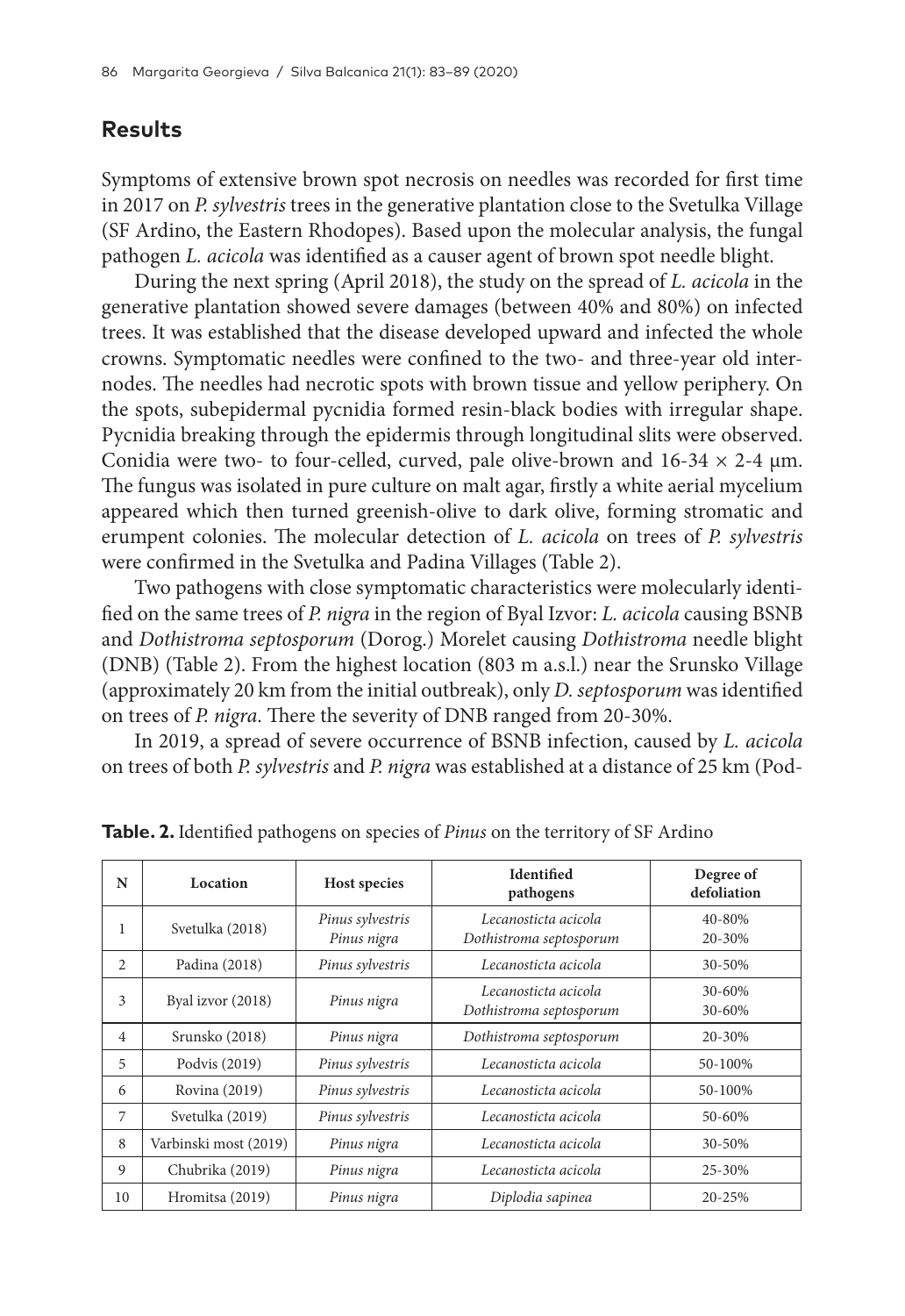vis Village), in west direction from the Svetulka Village. A progressive browning of the needles from the lowest branches upwards was observed more severe on trees of *P. sylvestris* where defoliation of two- and three-year-old needles was detected. The degree of defoliation varied between 50-100% (Table 2). The infections resulted in the death of small branches, in addition to the needles, and the most severely affected trees of *P. sylvestris* were killed by the pathogen. On trees of *P. nigra*, the oldest needles close to the stem were infected by the disease, spreading upwards along the branches.

In the north-eastern direction from the initial outbreak of *L. acicola*, the disease was also detected but the rate of its pathogenicity was lower (defoliation up to 30%). At a distance of 10 km, the symptoms of BSNB was not observed, only damages on shoots caused by the pathogen *Diplodia sapinea* (Fr.) Fuckel were recorded.

# **Discussion**

The brown spot needle blight disease caused by the fungal pathogen *L. acicola* has been the most serious and damaging needle diseases of *Pinus* spp. in recent years. It is the only species in the genus known to be a significant pathogen that is spreading rapidly in Europe and in the north-eastern parts of North America (van der Nest et al., 2019). In Bulgaria, the pathogen was reported for the first time in 2017 in a generative plantation of *P. sylvestris* in the region of SF Ardino, the Eastern Rhodopes (Stamenova et al., 2018). In 1938, a short report of brown-spot fungus *L. acicola* (as *Septoria acicola*) was published by Kovacevski (1938), but based on the description of the conidia, it was most likely that it was a species of genus *Dothistroma* (Mullett et al., 2018).

This study presents the new results on the spread of *L. acicola* at a distance of 25 km from the initial outbreak of the disease in the region of SF Ardino, Kardzhali District. The main component that facilitates spread of conidia is moisture, but other factors may also aid in their dispersal (van der Nest et al., 2019).

During the last years, introduced pathogens have turned into a growing threat for the natural pine species, disturbing the biodiversity and ecological dynamics in forest and urban ecosystems (Georgiev et al., 2017; Georgieva, Hlebarska, 2018). *Dothistroma septosporum* was confirmed for the first time as the causal agent of *Dothistroma* needle blight disease on trees of *Pinus sylvestris* and *P. nigra* planted in the region of Panichkovo Village, Kardzhali District (Mullet et al., 2018). In the same location, *D. septosporum* was recorded also on trees of *Pinus contorta* Douglas (Georgieva, unpubl.). In 2018, the new pathogen *L. acicola* was identified to cause severe damages on generative plantation of *P. sylvestris*, situated in the same district in the Eastern Rhodopes (Stamenova et al., 2018). The teleomorh of two newlyestablished invasive pathogens are included in the EPPO quarantine lists (EPPO, 2005, 2008) and considered highly adaptable to new hosts.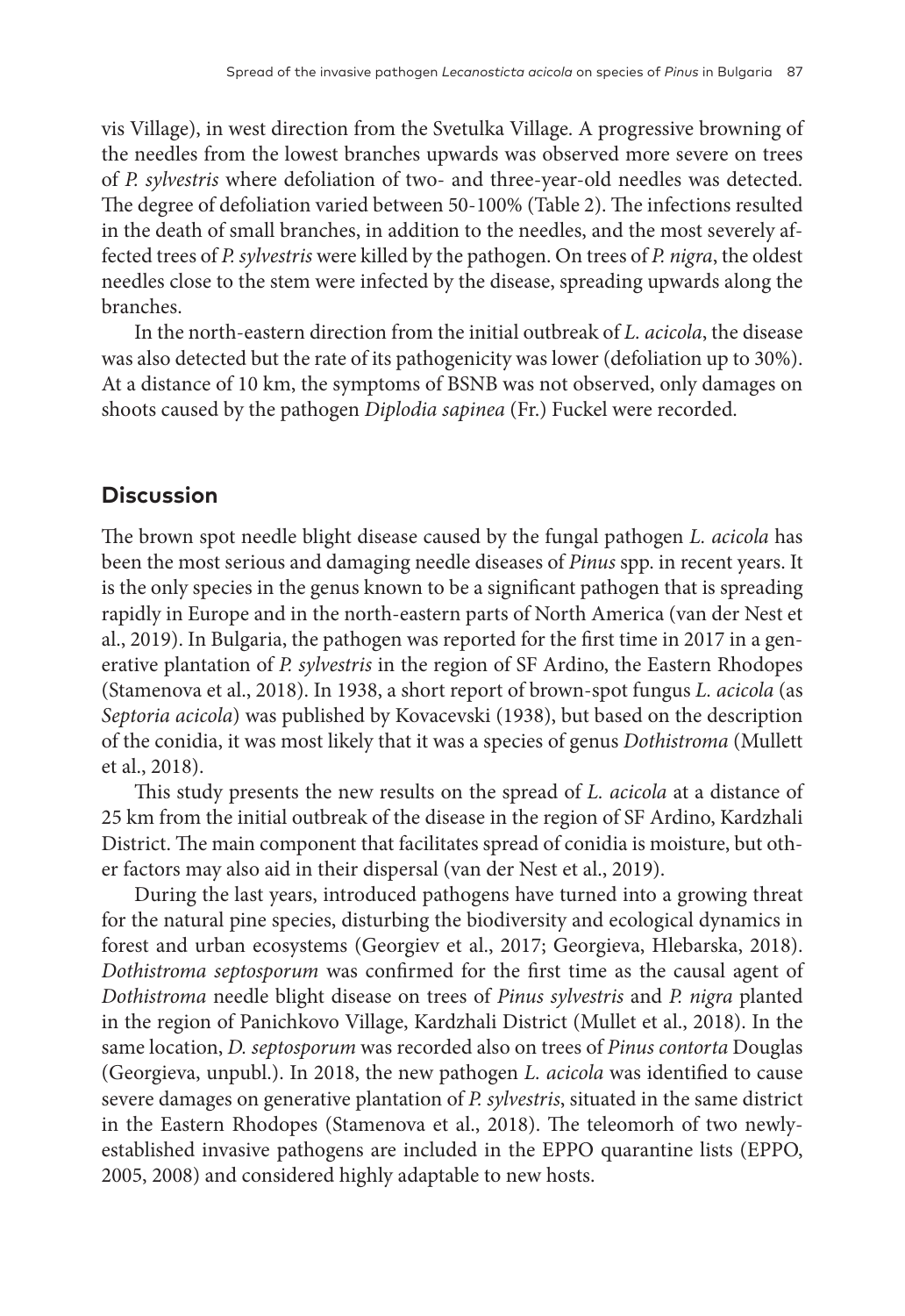*Lecanosticta acicola* is widespread and has been causing serious losses in China, Eastern United States, Central and South America. In Europe, *L. acicola* has been observed for the first time in 1940s (Janoušek et al., 2016). The pathogen was detected as a major cause of needle blight on several native European pine species, especially *P. sylvestris*, *P. nigra* and *P. mugo* (La Porta, 2000). Currently, *L. acicola* has been reported in 31 countries and on 53 pine species and pine hybrids (van der Nest et al., 2019).

The distribution and population size of BSNB disease vectors is heavily affected by local climate. Because the spread of the pathogen facilitated by movement of free-living hosts or vectors, the risk of spread of *L. acicola*, when accounting for heterogeneous landscape features, could be estimated. The high pathogenicity of the diseases strongly suggests that these newly emerging in Bulgaria pathogens have the potential to cause severe damages and are a serious threat to species of *Pinus* throughout the country.

## **Acknowledgments**

This work has been carried out in the framework of the National Science Program "Environmental Protection and Reduction of Risks of Adverse Events and Natural Disasters", approved by the Resolution of the Council of Ministers № 577/17.08.2018 and supported by the Ministry of Education and Science (MES) of Bulgaria (Agreement № Д01-322/18.12.2019).

# **References**

- Barnes, I., P.W. Crous, B.D. Wingfield, M.J. Wingfield. 2004. Multigene phylogenies reveal that red band needle blight of *Pinus* is caused by two distinct species of *Dothistroma*, *D. septosporum* and *D. pini.* – Studies in Mycology 50, 551-565.
- EPPO. 2005. PM 7/46(1) *Mycosphaerella dearnessii*. EPPO Bulletin. https://doi.org/10.1111/ j.1365-2338.2005.00824.x
- EPPO. 2008. PM 7/46(2) *Mycosphaerella dearnessii* and *Mycosphaerella pini* EPPO Bulletin, 38(3), 349-362. https://doi.org/10.1111/j.1365-2338.2008.01246.x
- Georgiev, G., M. Georgieva, P. Mirchev, M. Zhiyanski. 2017. Main insect pests and fungal pathogens on tree and shrub vegetation in urban ecosystems. Kitanova S. (Ed.). Hlorind Ltd., Sofia, 54 pp.
- Georgieva, М., S. Hlebarska. 2018. Diversity and distribution of alien fungal pathogens causing damages on *Pinus* spp. in South Bulgaria. – Nauka za gorata, 54(1), 77-91.
- Ioos, R., B. Fabre, C. Saurat, C. Fourrier, P. Frey, B. Marcais. 2010. Development, comparison, and validation of real-time and conventional PCR tools for the detection of the